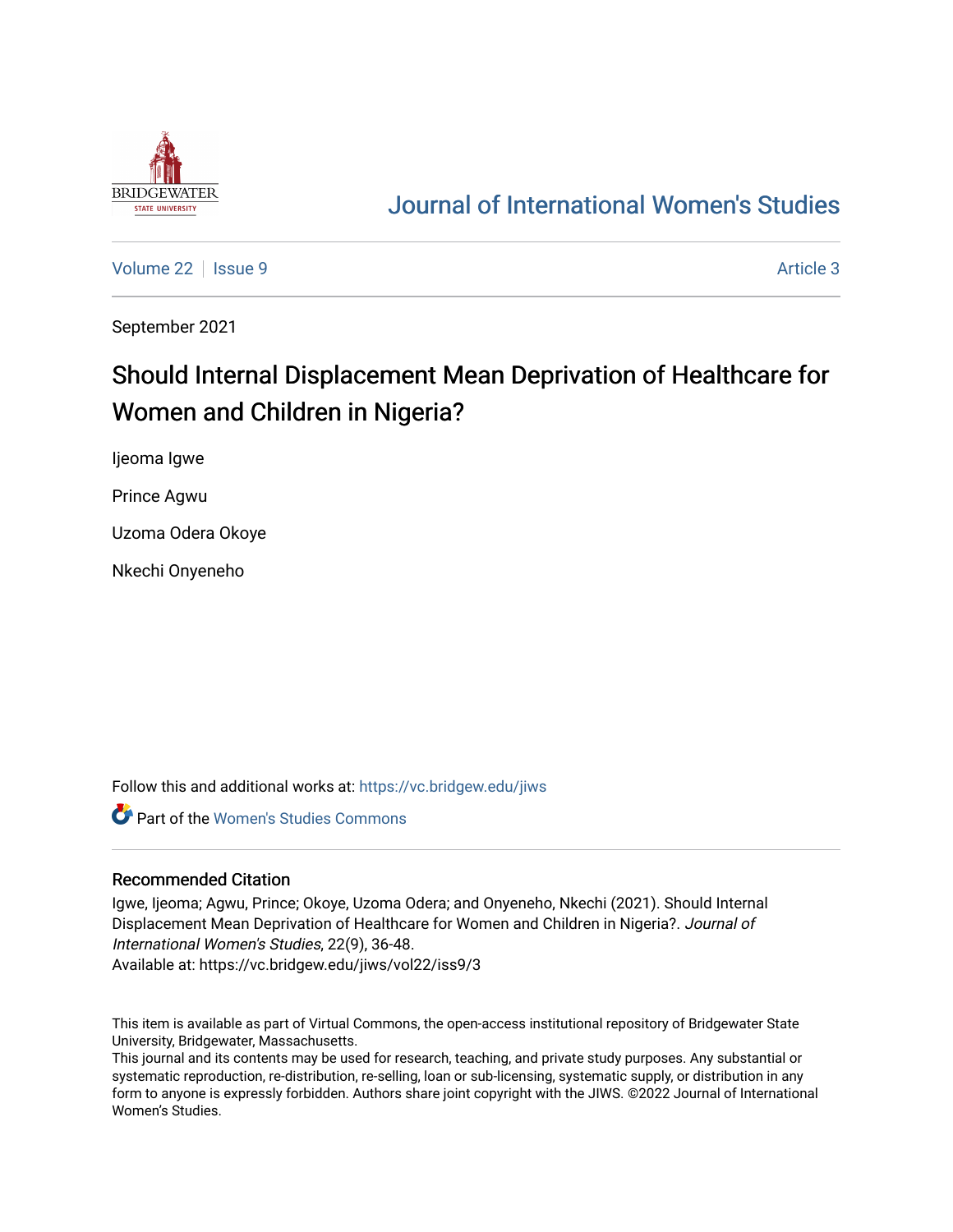Igwe et al.: Should Internal Displacement Mean Deprivation of Healthcare for Women and Children in Nigeria?

This journal and its contents may be used for research, teaching and private study purposes. Any substantial or systematic reproduction, re-distribution, re-selling, loan or sub-licensing, systematic supply or distribution in any form to anyone is expressly forbidden. ©2021 Journal of International Women's Studies.

## **Should Internal Displacement Mean Deprivation of Healthcare for Women and Children in Nigeria?**

By Ijeoma Igwe<sup>[1](#page-1-0)</sup>, Prince Agwu<sup>[2](#page-1-1)</sup>, Uzoma Odera Okoye<sup>[3](#page-1-2)</sup>, Nkechi Onyeneho<sup>[4](#page-1-3)</sup>

## **Abstract**

Nigeria accounts for a high percentage of globally displaced persons, most of whom are women and children. Health conditions of women and children in camps of Internally Displaced Persons (IDPs) have been topical, and so much of concern is on their access to quality healthcare services in the camps. The study adopts Key Informant Interviews (KIIs) in capturing responses of 12 officials from the Kuje and Fariya IDP Camps in Abuja and Maiduguri respectively. It also adopted the use of thematic analysis in analyzing the data. Findings showed that healthcare facilities exist in these camps, despite occurrences indicating poor health conditions of the IDPs. The study concluded that health inequities persist in both camps, and that the challenges facing the available health facilities should be adequately addressed. Among the challenges were corruption, poor staffing, poor environmental conditions, bureaucratic bottlenecks, and absence of adequate and well-trained social service professionals.

*Keywords:* Conflict**,** Maternal health, Child health, Healthcare access, Internally Displaced Persons, Universal Health Coverage

## **Introduction**

Internally Displaced Persons (IDPs) are those in search for survival within a particular sovereign territory owing to a forceful drive away from their natural habitat or residence by conflicts or natural disasters (Oduwale & Fadeyi, 2013; Odu, 2017). The globe is currently experiencing increasing cases of IDPs (Internal Displacement Monitoring Centre [IDMC] 2017a; Norwegian Refugee Council, 2015; Odu, 2017). IDMC (2017a) puts global IDPs as at the end of

<span id="page-1-0"></span><sup>1</sup> Ijeoma Igwe holds a Doctorate in population studies. She is currently a Senior Lecturer in the Department of Sociology/Anthropology, University of Nigeria, Nsukka, with research interests in population, health, gender, and development. She has participated in funded studies by the World Health Organization and World Bank within her areas of expertise and is published in several refereed journals.

<span id="page-1-1"></span><sup>&</sup>lt;sup>2</sup> Prince Agwu is an academic staff and researcher in the Department of Social Work and the Health Policy Research Group, University of Nigeria, Nsukka. His research interests are in areas of social policy and social determinants of health. He has to his credit several publications in refereed journals and has attracted and participated in some funded studies.

<span id="page-1-2"></span><sup>&</sup>lt;sup>3</sup> Uzoma Odera Okoye is a Professor in the Department of Social Work at the University of Nigeria, Nsukka Enugu State, Nigeria. She obtained her Doctor of Philosophy degree in Social Work. She teaches and researches in areas of family social work, social work practice methods, social gerontology and policy fields, and has published widely in refereed journals. Uzoma has completed projects with international agencies.

<span id="page-1-3"></span><sup>&</sup>lt;sup>4</sup> Nkechi Onyeneho has had a tenured position at the University of Nigeria, Nsukka, Nigeria since 2005 and was appointed Professor of Medical Sociology/Anthropology in 2017. She is a research expert on health systems, neglected tropical diseases, and marginalized groups access to health care, and has several refereed publications in these areas. Nkechi focuses on multidisciplinary team research with mixed research capability. She works closely with several international agencies.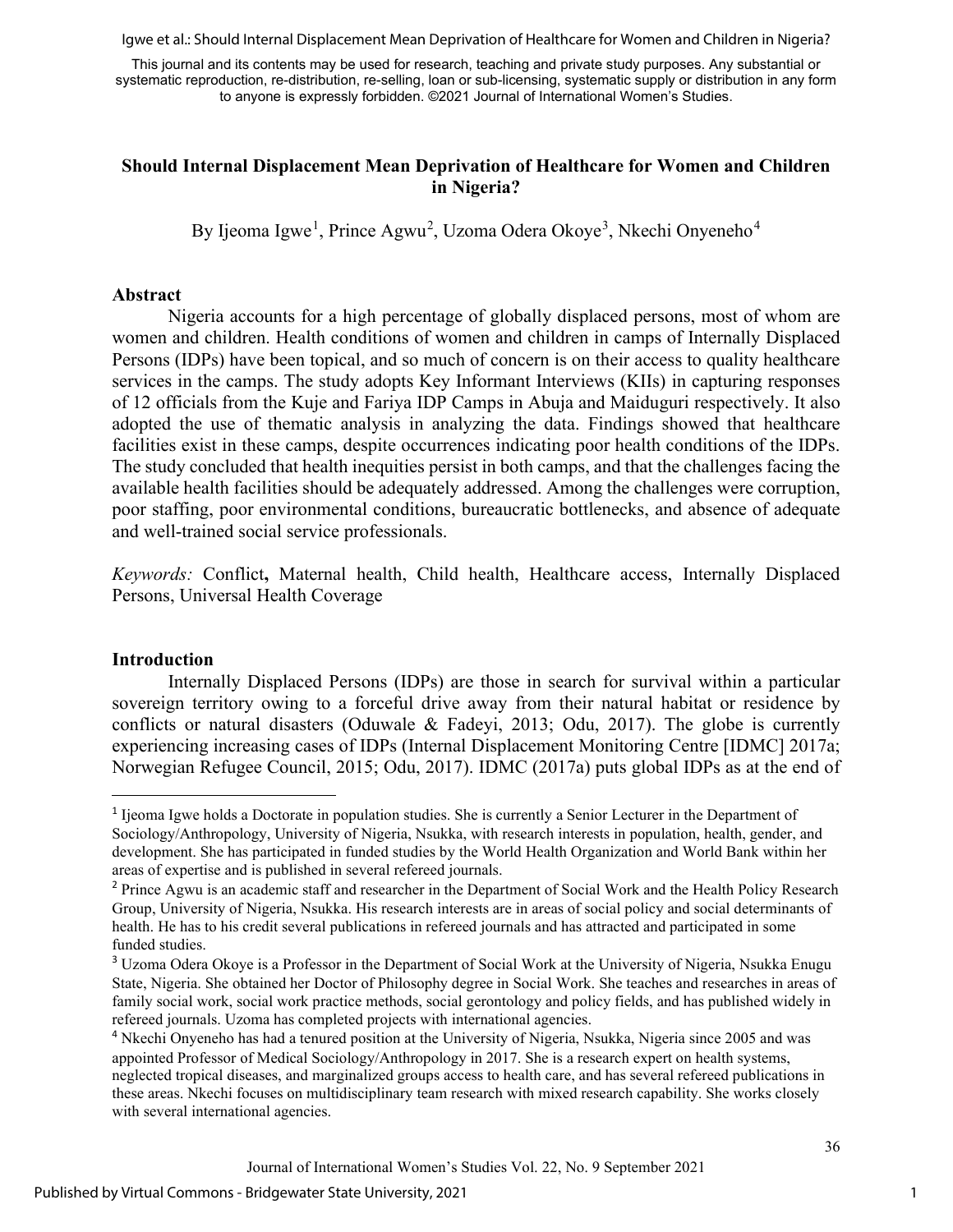2016 at 40.3 million people, with Nigeria, Syria, and Iraq accounting for a larger share of the figure against all other countries. IDMC (2017b) reports that in Nigeria 2,598,000 persons were displaced between 2016/2017 as a result of the Boko Haram insurgency and herdsmen-farmers' clashes, while 80,000 joined the ranks of IDPs following natural disasters.

Of all IDPs in Nigeria, only 10% reside in the  $\sim$ 150 camps scattered across the country (IDMC, 2017a) which provide temporal residence for them until their residences are free from conflicts and disasters. However, of pertinent concern is the care for those who reside in the camps (Amnesty International, 2018; Eweka & Olusegun, 2016; Jalili & Olanrewaju, 2016; UNHCR, 2016). Given conditions obtainable in the camps, it is reported to be a high-risk environment, where a mix of several factors affects the health and wellbeing of the residents (IDMC, 2017a; Owoaje et al, 2016).

Camps for IDPs are regarded as informal settlements (African Union Commission [AUC], 2015). Informal settlements are places where people dwell temporarily and cannot lay legal claims to ownership. Most informal settlements suffer health inequities (UN Habitat, 2015). It is usually worse in low- and middle-income countries, owing to how often they are neglected by their governments. A first step to addressing this inequity is the provision of quality, accessible, and affordable healthcare services.

Access to healthcare is defined as one's ability to obtain and appropriately use good quality health technologies and consumables as and when needed for good health (Ensor & Cooper, 2004). This remains a challenge for IDPs who face the prevalence of certain health conditions including trauma, malnutrition and starvation, diarrhoea, acute respiratory infections, fever, malaria, measles, pregnancy-related complications, depression, and sexually transmitted diseases (Akuto, 2017; Geranda et al, 2015; Owoaje et al, 2016). The 2016 NOI-Polls reveal that the myriad of illnesses faced by IDPs is connected to lack of access to quality foods, regular meals, and healthcare. In a survey they conducted in IDP camps across Abuja, 85%, 78%, and 69% lacked access to good meals, potable water, and quality healthcare respectively. While this is not farfetched from what is obtainable in the North-East region of Nigeria, Human Rights Watch (2016) added that the women in the IDP camps are often at sexual risk, which equally contributes to poor health conditions and women's mortality cases.

We found that most studies (Odu, 2017; Jalili & Olanrewaju, 2016; Owoaje, 2016; Oduwale & Fadeyi, 2013; Akuto, 2017; UNICEF, 2017) using theoretical and quantitative approaches underscored the consequences of poor and inadequate healthcare services on mortality experiences in IDP camps. Some other studies considered the health and psychosocial conditions of IDPs not within a camp setting (Olanrewaju et al, 2019). Our study takes a departure from what is obtainable across literature, because of its qualitative insights into current levels of access to healthcare services in IDP camps and its focus on women and children. It is hoped that findings will impact Nigeria's policy on IDPs, as well as efforts made by donor agencies and external bodies in improving health conditions of the internally displaced population in camps.

## **Theoretical Framework**

This study is anchored on the structural theory of health inequality. The theory is rooted in the works of Black et al (1980), Acheson (1998), and Marmot et al (2010). It fundamentally asserts that differences in socioeconomic circumstances of social groups during life-course affect their health outcomes (Krieger, 2001; McCartney et al, 2013). Displacement can be considered a part of the life-course, although it is usually unplanned. Those who are displaced form a social group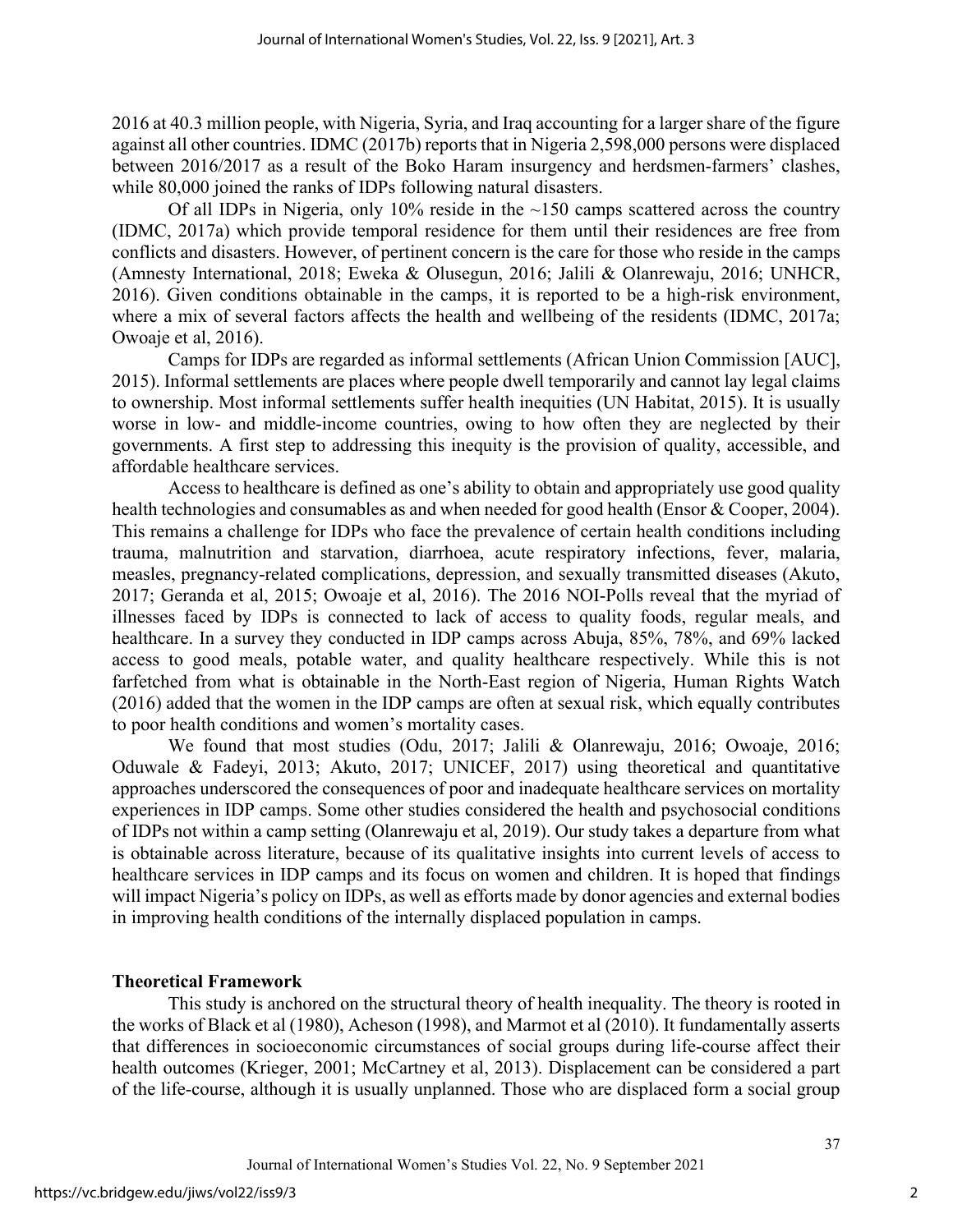that is often characterized by poor living conditions. It is worse for this group of persons in climes like Nigeria, where social care and social security are usually non-existent. Thus, becoming a part of the displaced population in Nigeria naturally deprives people of the basic necessities of life, including healthcare. This is the reason poor health conditions of IDPs could be best described as health inequality or inequity, since it could be peculiar to the situation on camp (McCartney et al, 2013). Therefore, it becomes the responsibility of good governance to ensure that displacement as a life-course and the consequences in terms of poor socioeconomic conditions do not affect access to quality and affordable healthcare by the displaced population. This is a major pursuit of the AU 2063 Agenda, as well as the 2030 Universal Health Coverage. Hence, this paper puts forward health inequalities or inequities obtainable in the camps of IDPs as a result of blocked access to healthcare.

## **Materials and Methods**

#### *Study Area*

Kuje and Fariya IDP camps are located in Abuja and Maiduguri. Both camps host IDPs running in thousands (News Agency of Nigeria, 2018). Health services for both camps are not institutional but made available intermittently, mostly by NGOs, national agencies, and international humanitarian organizations (NOI-Polls, 2016). Absence of a well-institutionalized healthcare system in the camps buttresses the need to investigate access to healthcare services.

## *Sampling Procedure*

Given the security of IDP camps in Nigeria which often limits the access of private researchers to the IDPs, we resorted to the use of purposive and snowball sampling techniques to secure an audience with 12 camp officials. We drew 6 from Kuje camp and another 6 from Fariya camp. Adopting the snowballing technique, we asked respondents to assist us with the phonecontacts of their colleagues until we were able to arrive at twelve of them.

## *Data Collection*

Data were collected through telephone interviews with key informants within the period of March and April 2018. Three of the researchers made phone-calls with smartphones that had the feature of "call recording". The phone-calls lasted for an estimate of 45 minutes. For convenience reasons, the interviewees selected the exact time they were ready to be interviewed. The researchers collectively designed the KII guide for the purpose of uniformity in the conduct of the interviews across different times. To add rigour, the KII guide was vetted by 2 scholars in migration studies whose suggestions were taken on board for the improvement of the guide. Further, we sought ethical approval through the health research ethics committee of the University of Nigeria Teaching Hospital. Again, on ethics, IDP camp officials were requested to offer oral and written consent prior to the conduction of the interviews. Oral consent was done through a phone-call, while the written consent form was sent to their various email addresses, which they filled and returned before commencement of each interview.

## *Data Analysis*

Data were analyzed thematically after producing transcripts for each audio record. With guide from the research questions, transcribed responses were placed in thematic categories to include (1) The extent to which the health of the women and children were endangered in IDP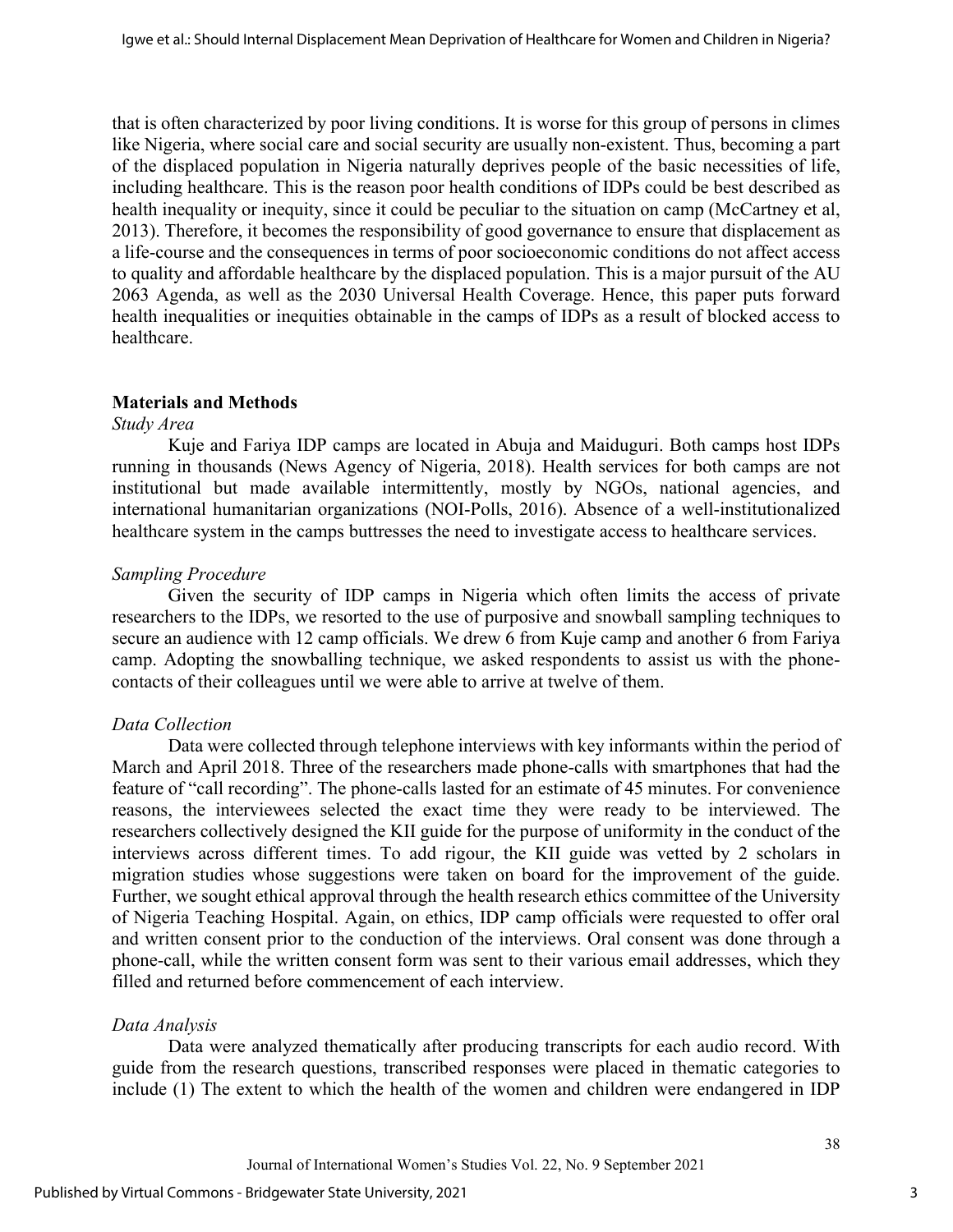camps (2) The common health problems faced by the women and children in the camps (3) Availability of health services in the camps (4) Barriers experienced by women and children in accessing healthcare services in the camps.

## **Results**

## *Demographic Features of Participants*

12 IDP camp officials were the key informants for the study. They were mainly women between ages 30 and 45 years. See the sociodemographic features of the respondents below:

| Code | Organization       | Age | Gender | <b>Religion</b> | <b>Educational level</b> | Camp   |
|------|--------------------|-----|--------|-----------------|--------------------------|--------|
| 001  | National Emergency | 44  | Female | Christianity    | <b>MBBS</b>              | Kuje   |
|      | Management Agency  |     |        |                 |                          |        |
|      | [NEMA]             |     |        |                 |                          |        |
| 002  | <b>NEMA</b>        | 36  | Female | Christianity    | B.Sc. Nursing            | Kuje   |
| 003  | FCT Emergency      | 42  | Male   | Islam           | M.Sc. Sociology          | Kuje   |
|      | Management Agency  |     |        |                 |                          |        |
|      | [FEMA]             |     |        |                 |                          |        |
| 004  | <b>FEMA</b>        | 31  | Female | Islam           | <b>MBBS</b>              | Kuje   |
| 005  | Save the Children  | 25  | Female | Christianity    | M.Sc. Social Work        | Kuje   |
| 006  | Save the Children  | 28  | Female | Christianity    | M.D.                     | Kuje   |
| 007  | <b>UNICEF</b>      | 45  | Male   | <b>Islam</b>    | M.D                      | Fariya |
| 008  | <b>NEMA</b>        | 26  | Female | Christianity    | B.Sc. Social Work        | Fariya |
| 009  | <b>NEMA</b>        | 30  | Female | Christianity    | M.Sc. Sociology          | Fariya |
| 010  | Save the Children  | 29  | Female | Christianity    | M.Sc. Public             | Fariya |
|      |                    |     |        |                 | Health                   |        |
| 011  | Save the Children  | 27  | Male   | Christianity    | B.Sc. Nursing            | Fariya |
| 012  | Save the Children  | 38  | Female | Islam           | <b>MBBS</b>              | Fariya |

## **Table 1: Demographic Information on Respondents**

## *State of Maternal and Child Health in the Camps*

Concerns were raised about the health status of women and children, with participants equally reporting mortality cases. It was linked to a dearth of adequate health workforce and a weak healthcare setting in the camps. A doctor said:

> .... Well, the state of maternal and child health in the camp is very poor. They don't get proper medical care. The health workforce is understaffed and health facility is very poor. Generally, their health status is poor [...] Death happens often in the camp and women and children are the most affected [NEMA, 001, Doctor].

From Fariya Camp, a nurse talked about poor access to healthcare which she attributed to the population increase in the camps:

> They have serious health problems here. It is very bad because they don't have a proper health facility in the camp. They are really suffering here and this I believe is because the population in the camp is much. Getting adequate healthcare here is really difficult [Save the Children, NGO, 011, Nurse].

A nurse also spoke from a lens of poor nutrition and hygienic conditions. She said: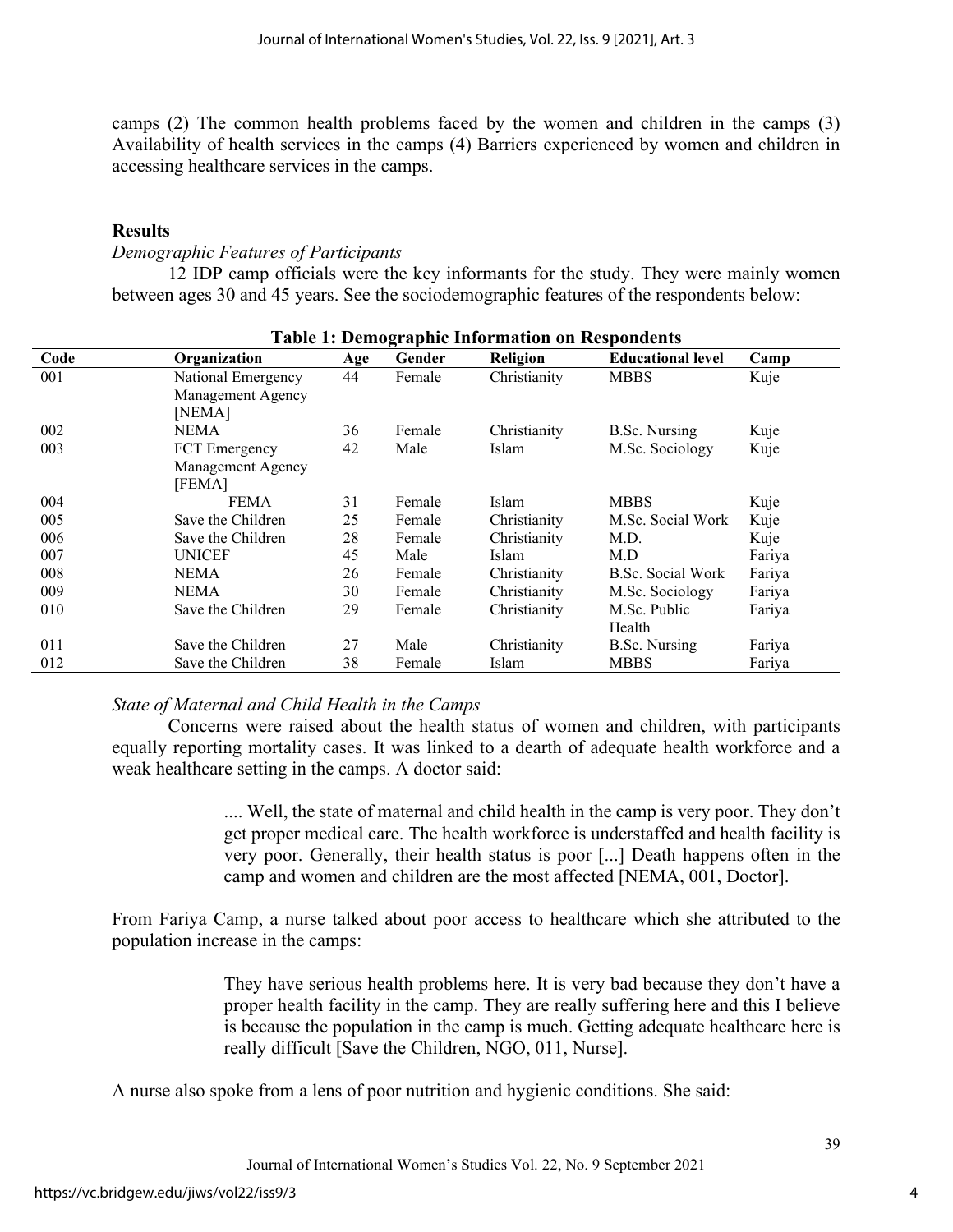The women and children suffer from poor health conditions. The major cause of health problems apart from poor medical care is hunger and poor hygiene. Women and children are at risk of disease outbreaks in the camps because they do not feed well nor live healthily [NEMA, 002, nurse].

## *Common Health Problems among Women and Children*

A number of health problems were mentioned, though with slight variation across the study sites. Malaria, typhoid, and cholera featured predominantly in both camps as a result of the poor hygienic conditions of the environments, while meningitis featured mainly in Maiduguri. Generally, poor nutrition accounted for the prevalence of these diseases, and the dearth of quality amenities made matters worse. Below are samples of quotes that illustrate these findings:

> Malaria is very rampant in the camp. Typhoid is also another sickness that ravages people in the camp. For children, the major health challenge they have is diarrhoea and malaria [FEMA, 004, Doctor].

> For mothers, especially pregnant women, the common health problem among them is malaria. You know the camp environment is very dirty, sanitation is poor, and malnutrition is the order. No water facility which they usually blame on lack of gas to provide water in the camp. Generally, the place is malfunctioning [Save the Children, 006, Doctor].

> There is a high risk of epidemic in the camps. Other illnesses are cholera, meningitis, and malaria. I think hunger is another major health challenge they have in the camps. For me, malnutrition exposes them to all these illnesses [Save the Children, 010, Public Health Expert].

> The children in the camp usually suffer from cholera. The reason why this is the common health problem is because they don't have good toilet systems. The place is very dirty, no clean water for them to drink. Hygiene is just too poor [FEMA, 003, Sociologist].

To curb the spate of these illnesses, they need to not only make healthcare available but address the debilitating environment conditions in these camps.

## *Availability of Maternal and Child Healthcare Services in the Camps*

All respondents indicated the availability of clinics in the camps. However, most of the respondents held the view that the clinics were insufficient to contain the population in the camps, or stated that they are poorly managed. To begin, one of the officials said:

> Yes, we have mobile clinics here, but I can't really say that the clinics are enough. The population in this camp is much and most times you find a lot of people clustered at the clinics. So, I think they should be provided with more clinics to enable the women and children to access healthcare more effectively [NEMA, 008, Social Worker].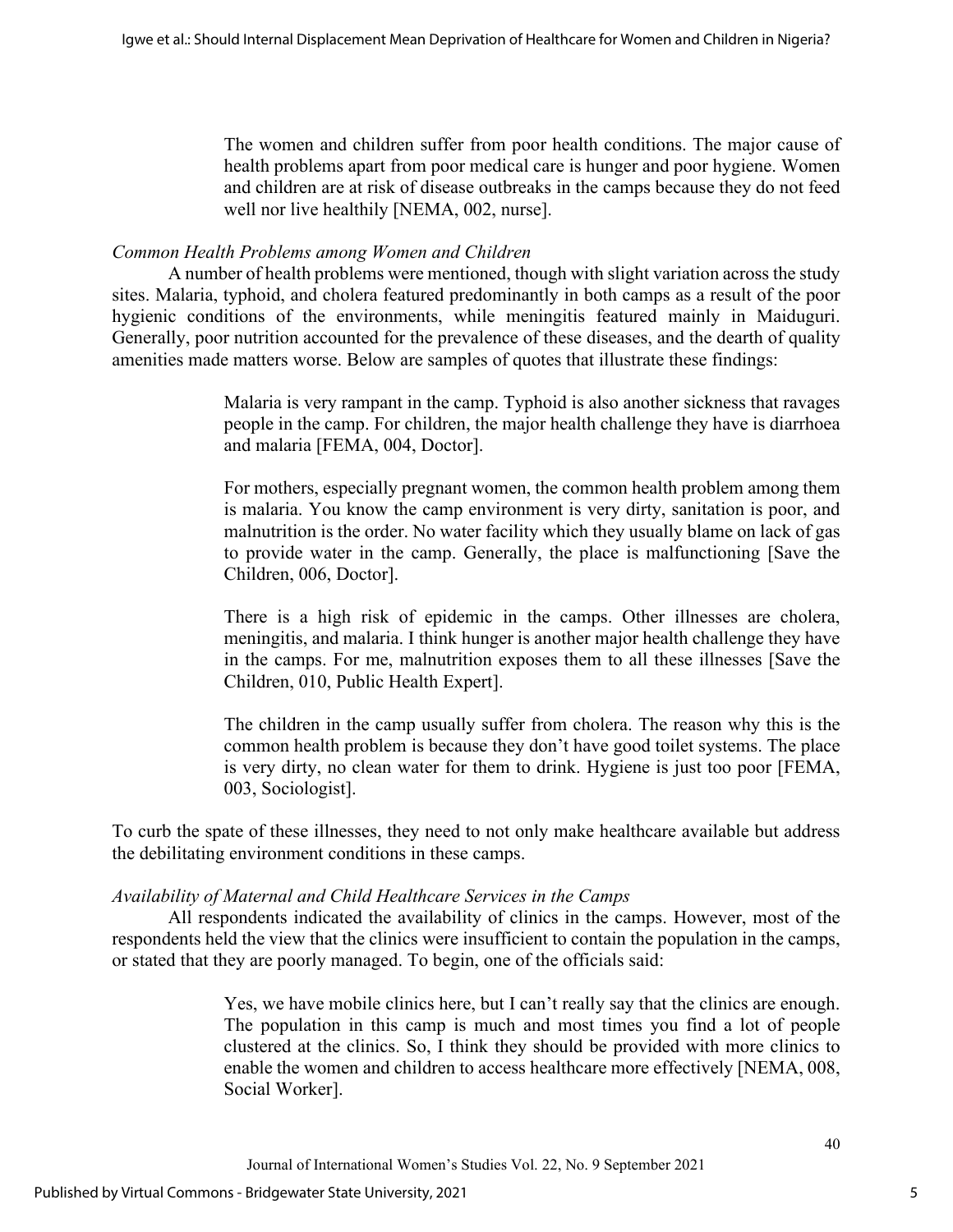Confirming the assertion above, another IDP official had this to say:

I know they have tents where they attend to sick people in the camps. If you visit these camps, you will see how clustered these tents are. I don't think they find it easy using the available healthcare services [UNICEF, 007, Doctor].

Another official commented on the absenteeism of health workers which stalls the efficacy of the available healthcare services:

> There is no serious health care service going on here because they are not always available. What they do is a day off and a day on. [FEMA, 003, Sociologist].

In corroboration, a NEMA official said:

From my experience, healthcare services are not readily available in the camp. Most times it will take so much phone-calling to get the health personnel to come to the camp which causes long delays [NEMA, 009, Sociologist]

Lastly, a Sociologist from the Kuje Camp made a case for insurance. He emphasized how IDPs are denied being treated because they lack money to pay their bills, especially in cases when they are referred to facilities outside the camps:

> There is no good clinic in the camp. What happens is that most times they refer the cases that they cannot handle to a bigger hospital in Abuja town. The bad thing there is that once the nurses or the hospital management recognizes the patient as an IDP, they will not agree to attend to the patient because they know he or she cannot pay for their services. There is no proper health insurance system for them [FEMA, 003, Sociologist].

## *Barriers in Accessing Healthcare Services for Women and Children in IDP Camps*

Among the mentioned barriers included insufficiency and poor management of clinics in the camps, dearth of medical consumables, inefficient healthcare staff, sexual harassment, poverty, etc. A Public Health expert gave her thoughts:

> … A major problem they have is a lack of dedication on the part of the health workers. There is no sense of dedication and no passion for the job they are being paid for. Again, drugs are not always available because they are usually diverted [Save the Children, 010, Public Health Expert].

Adding to the challenges as highlighted above, is the issue of women being overpowered by men in the scramble for limited health resources. A nurse narrated thus:

> From what I have seen in the camps, the major problem they have in accessing healthcare services is the availability of drugs. Since there are a lot of people in the camp, they also need plenty of drugs to go round. Another challenge they have is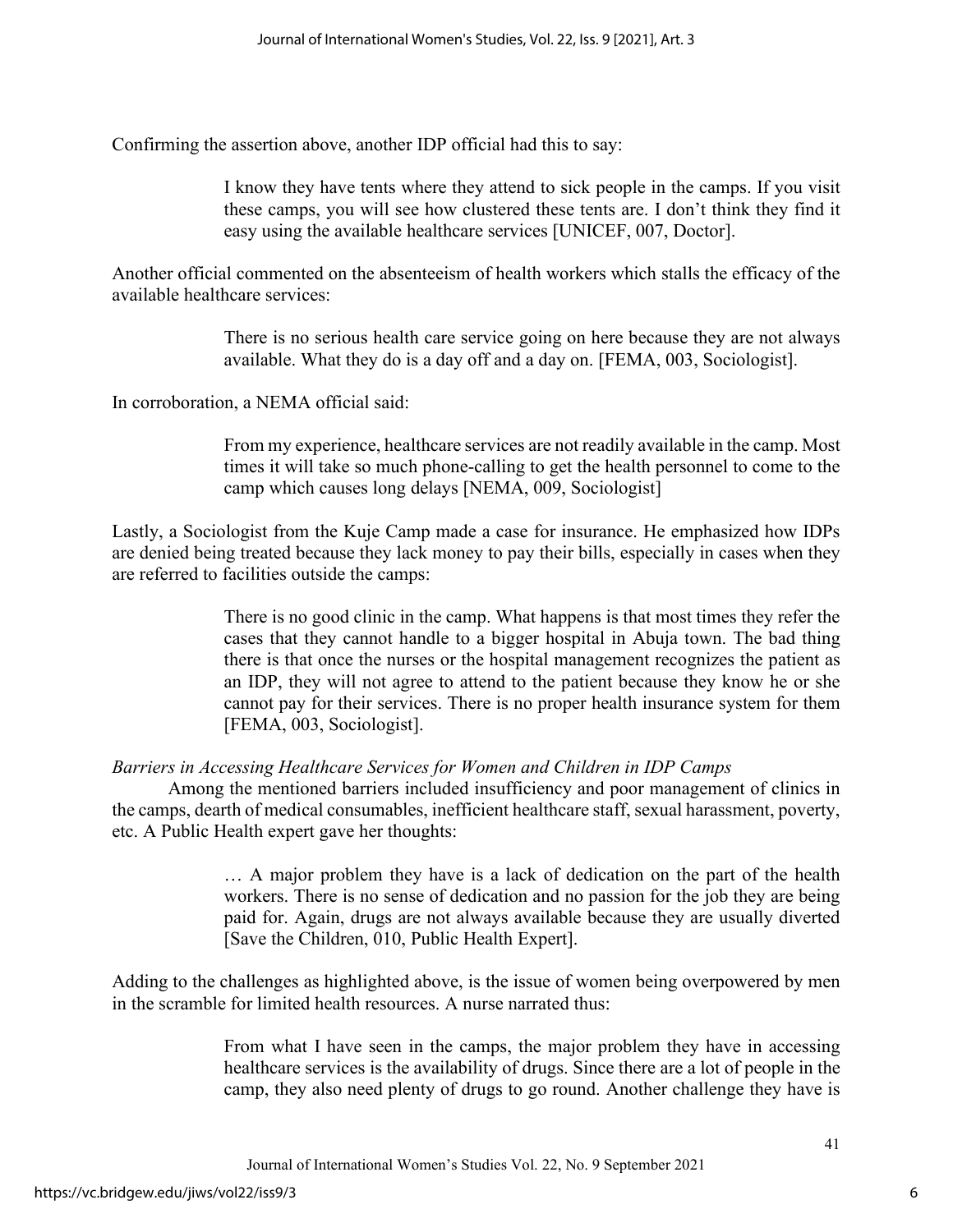limited clinics. They do not have enough clinics to cater for the population in the camp. Most times the men overpower these women. It even happens in food sharing. Men hijack the food and try to reserve some for their girlfriends [NEMA, 002].

Sexual harassment was said to impede the freedom of women from accessing available healthcare services. It could be that moving about the camp opens them up to sexual advances, thus, restricted movement becomes a form of security:

> The women and girls have a major problem that prevents them from accessing these services. Most of these camp officials harass them sexually. For me, I think that is a more serious problem as they always complain about this. It affects their freedom [FEMA, 004, Doctor].

Economic barriers are featured as well. Most IDPs were said to not have enough money to pay for medical consumables and services, especially in cases when they are referred to medical facilities outside the camps. The UNICEF official narrated:

> We have many problems here. IDPs with severe health cases do not have money to go to the hospital. One of them whose child suffers sickle cell illness needed medical attention but could not get it. We are trying to see how we can help. Other times, they would be referred to go buy some expensive drugs outside here, and they cannot. No insurance for them [UNICEF, 007, Doctor].

Weak health workforce in terms of quantity and quality, as well as poor nutrition were also mentioned as the barriers. IDPs need food to sustain their health. Even if quality healthcare services are available, when the meals are poor, there are high chances of the IDPs perpetually falling sick. A doctor commented:

> The clinics are not really enough for the IDPs. More health personnel are also needed in the camps. Even though they have a lot of volunteer workers in the camps, how competent are they? Also, because these women and children do not eat good food, they are bound to always falling ill [Save the Children, 012, Doctor].

The bureaucracies at the camps made it difficult for medical consumables to reach the IDPs as quickly as they should. Camp officials wished for speedier processes:

> One barrier to health services in the camp is security. It is difficult to supply drugs and medical consumables to the camp. You need to procure it and clear with the military and sometimes it takes weeks before they arrange for an escort to lead you to the camp. So, the delay in logistics is a major factor in health care delivery [UNICEF, 007, Doctor].

Lastly, some officials lamented the issue of corruption. One of them said: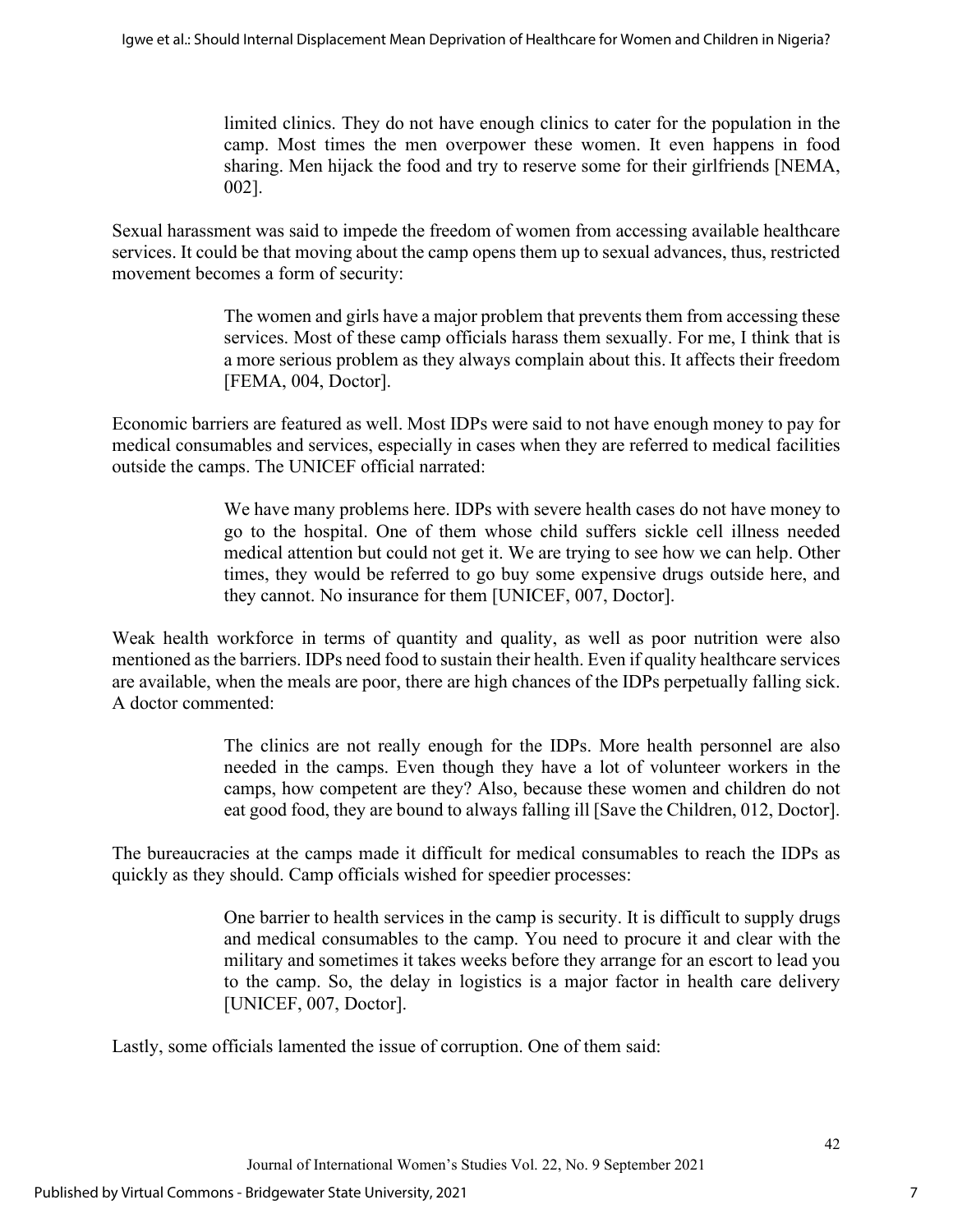Another major problem is corruption. It manifests in stealing, diversion…Government and NGOs are trying and if the IDPs can have access to all the items that are supposed to come to the camp, they will have a more meaningful life. For instance, if they send a truckload of provision to the camp, the person in charge and others will start stealing those things. It happens to virtually everything sent to the camp. They steal food, clothing, drugs, and all sorts of other things [FEMA, 003].

#### **Discussion**

The study investigated access to healthcare services by women and children in camps of IDPs. Responses were given by 12 Camp Officials from the Kuje and Fariya camps in Abuja and Maiduguri respectively. Generally, the study revealed that the camp residents grapple with poor health conditions. However, women and children were found to be most affected, with recorded incidences of maternal and child mortality. Same finding is corroborated in other studies (Eweka & Olusegun, 2016; Odu, 2017; Olowolagba, 2018; UNICEF, 2016; UNICEF, 2017).

Our study reveals that health facilities are available in camps, but are insufficient, poorly managed, and understaffed. We found this to be a very crucial reason for the poor health experiences of women and children in these camps, and even more, the frequent occurrence of mortality cases. Beyond the several reasons why the availability of healthcare services in the camps is yet to translate into improved health outcomes for the camp residents, is that available healthcare services do not match the population present in the camps. Thus, inasmuch as the participants were of the opinion to scale up the quality of the healthcare facilities in the camps, they equally emphasized the need to increase the number of facilities or employ more healthcare workforce. The idea is not just to make healthcare available but to reduce delays and blocked access the IDPs encounter while seeking healthcare (Eweka & Olusegun, 2016; Olanrewaju, Omotoso & Alabi, 2018a; Olanrewaju, Omotoso & Alabi, 2018b).

Further, we investigated the common illnesses faced by women and children in these camps. We found out that malaria and cholera took the lead. This was attributed to the unhygienic environments in camps which breed mosquitoes and the poor toilet conditions. Meningitis was found to occur just in Fariya Camp, Maiduguri, which we infer could be a result of the extreme weather conditions in the state that cause excessive heat. Given the prevalence of malaria in the camps, it is expected that mortality cases will be obtainable, owing to reports that indicate malaria as a major cause of childhood mortality in Africa (FMoH, 2012; NPC and ICF Macro, 2014). Therefore, improved health outcomes by the provision of health services must be complemented by decent environments.

Absenteeism of healthcare staff was also highlighted as a barrier to accessing health services. This affected the provision of healthcare to the IDPs at the times they would want it or led to longer waiting periods. It also led to the IDPs clustering the clinic in attempt to maximize the opportunity of the rare presence of the health workers. The impacts of absenteeism of healthcare staff on the achievement of Universal Health Coverage in low and middle-income countries are discussed in some studies (Onwujekwe et al, 2018; Onwujekwe et al, 2019). During the times when the health facilities are clustered, the men tend to overpower the women because the women are considered weaker. In all, if health workers do not come to work, then it will be difficult to make available healthcare services match the population demand in these camps. We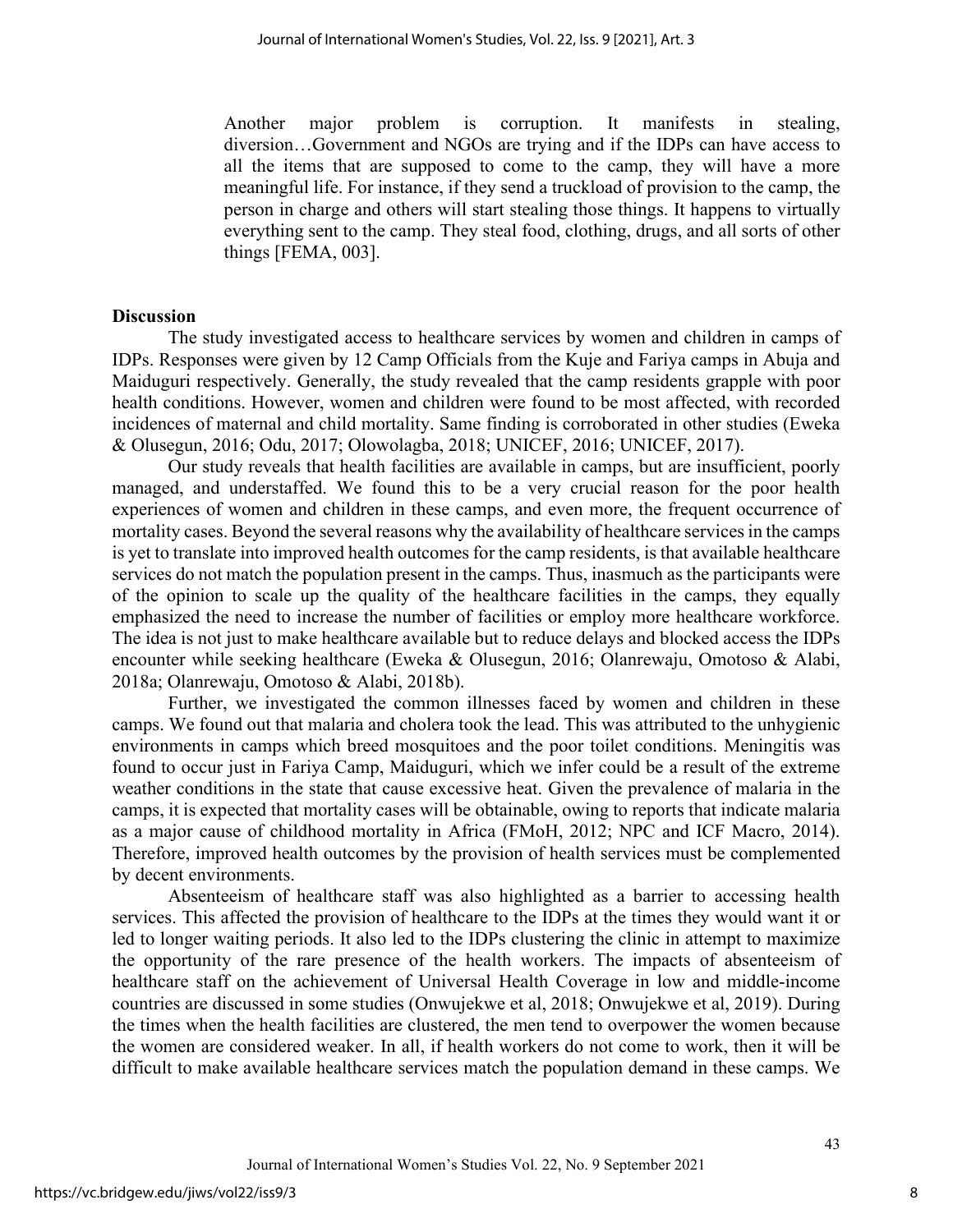discovered that the issue of absenteeism of healthcare staff working in healthcare facilities in IDPs' camps is an area that calls for more investigation.

Our data also show that health facilities in the camps are poorly equipped in terms of medical consumables and tools. There is a similar finding in NOI-Polls (2016). Owing to this failure, women and children who suffer severe illnesses are taken out of the camps for medical attention. Facilities outside these camps reportedly refused treating the IDPs because they might find it difficult to pay for the services. This was said to be recurring and appears a leading cause of mortality experiences for the women and children in the camps. It is in this regard that officials lamented the absence of health insurance for IDPs that should otherwise guarantee them quality healthcare at any level that supersedes healthcare services offered in the camps.

Amidst the poor health conditions of the IDPs, the key informants mentioned that the government and humanitarian agencies were making some efforts toward the welfare of the IDPs. This contradicts findings from NOI-Polls (2016), Olanrewaju et al (2018b), and Kim et al (2007). However, they were worried about some internal sharp practices involving camp officials such as diversion and theft of medical consumables and relief items (Eweka & Olusegun, 2016; Olanrewaju et al, 2018b). These sharp practices cannot be unconnected with the experiences of the IDPs as regards poor health conditions and feeding. Given the limited consumables and relief items that eventually come into camps, the displaced persons tend to struggle to have a share. In the process of struggling, the men dominate the women.

Given this occurrence of sharp practices, there is a need to pay attention to horizontal behaviours in the management of the camps. As we found in this study, sharp practices were reportedly much obtainable within the institutions of these camps. For instance, medical consumables and relief items are stolen by camp officials, health workers are absent at duty posts, camp officials and residents indulge sexual harassments, among others. This in no way exonerates corruption happening at vertical levels, which could even encourage deviant behaviours at horizontal levels. Thus, we recommend an all-encompassing approach to anti-corruption if health equity must be entrenched in the IDPs' camps. The efficacy of a combination of horizontal and vertical approaches in combatting corruption is discussed in Onwujekwe et al (2020). Therefore, it is recommended that measures are put in place for whistleblowing, rewarding the whistleblowers, and stringent sanctions on fraudulent persons to strengthen measures against corruption in the IDPs' camps.

Furthermore, sexual exploitation of women puts them in severe psychosocial conditions, where they barely want to move about, which consequently restricts them from accessing health facilities. It is therefore important that psychosocial professionals like social workers and psychologists are adequately deployed to these camps. These professionals can provide psychosocial therapy and, very importantly, protect the rights of these women from abusers through initiating sensitization and advocacy activities, whistleblowing, investigations and prosecutions, and social actions at necessary times (Akuto, 2017; Getanda et al, 2015). Lastly, the informants lamented the bureaucracies encountered in delivering medical consumables and food supplies to camps. This is because it delays the time these important items should get to the IDPs. It slows down the delivery of healthcare services and could also affect the morale of healthcare staff. The need to make this process swift is considered very vital to good governance and having IDPs secure speedier access to healthcare services made available to them (Olanrewaju et al, 2018b).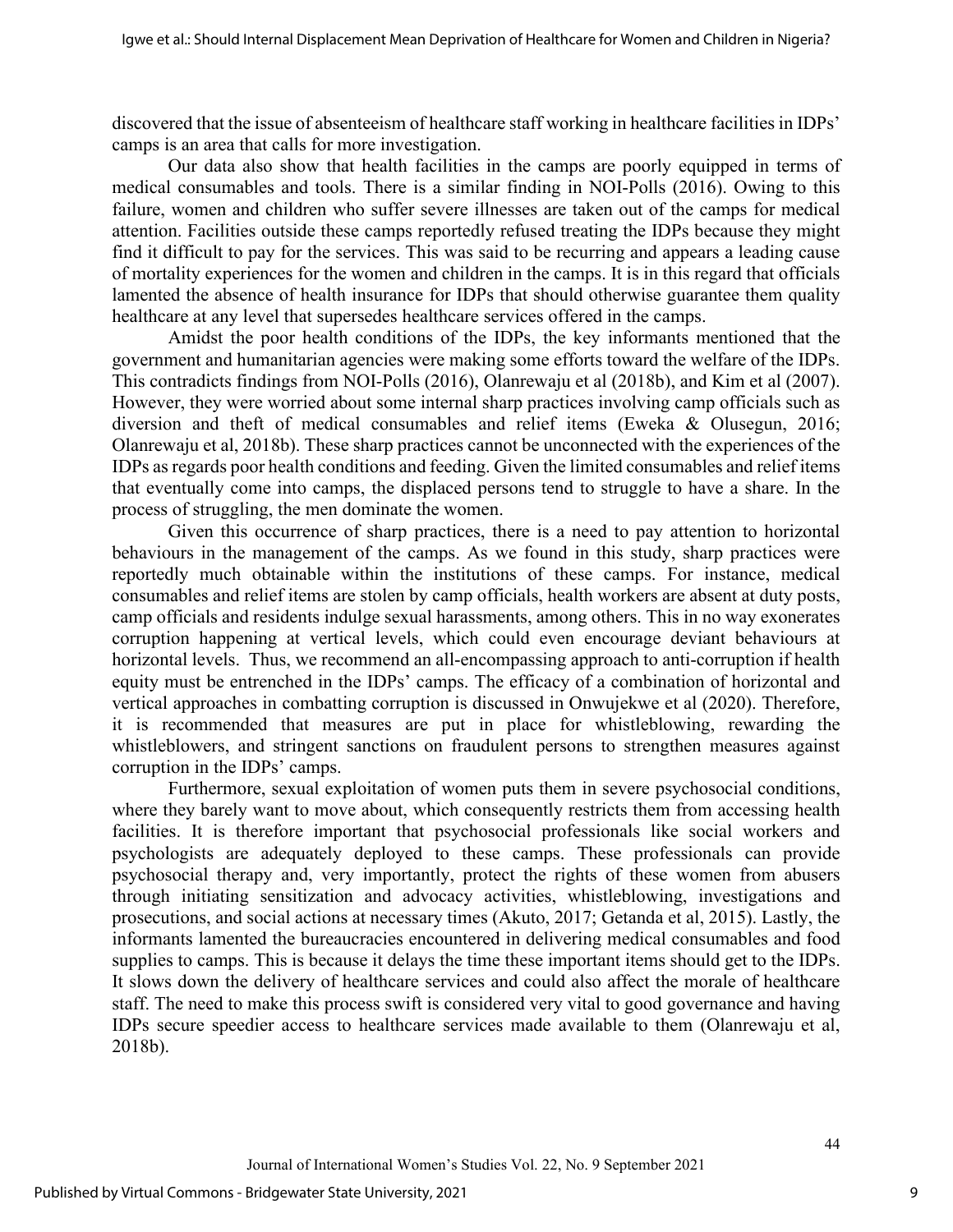#### **Conclusion and Recommendation**

Our study contributes to the body of literature on IDPs in Nigeria by offering insights into the availability and accessibility of healthcare services by women and children residing in the IDPs' camps. Data came from health experts who had affiliations with working in the camps. Overall, we observed that poor health conditions were prevalent in the camps and women and children were much affected. Cases of avoidable mortality were reported. These all point to inadequate healthcare facilities in the camps, which are still poorly accessed. Another influence on the health conditions of the IDPs is the unhygienic environment. As a result, malaria, cholera, and meningitis were prevalent. Several issues were held accountable for obstructed access to available healthcare facilities in the camps including inefficiency of health workers, inadequate health workforce, poorly equipped clinics, corruption, unnecessary bureaucracy, and gender differences. IDPs who were referred to facilities outside the camps could not pay their health bills and were at the risk of death. This study concluds with the need to improve the governance structure and health resources in taking care of IDPs, so as to scale up access and also curb health inequalities which the IDPs currently face. We hope that implementing these solutions will guarantee the IDPs their rights to quality healthcare in line with the Universal Health Coverage. Finally, our study had a few limitations. First, was the utilization of only camp officials—which was because of denial of access to the IDPs given certain security concerns—at the time the study was conducted. Second, the camps we studied are all in the Northern part of Nigeria; there might be the need to undertake a similar study in the Southern part. Lastly, we emphasized physiological health experiences of the IDPs, but we barely mentioned their psychosocial health experiences. We suggest future studies to consider the latter.

## **Declaration of Interest Statement**

The authors do not have any conflict of interest.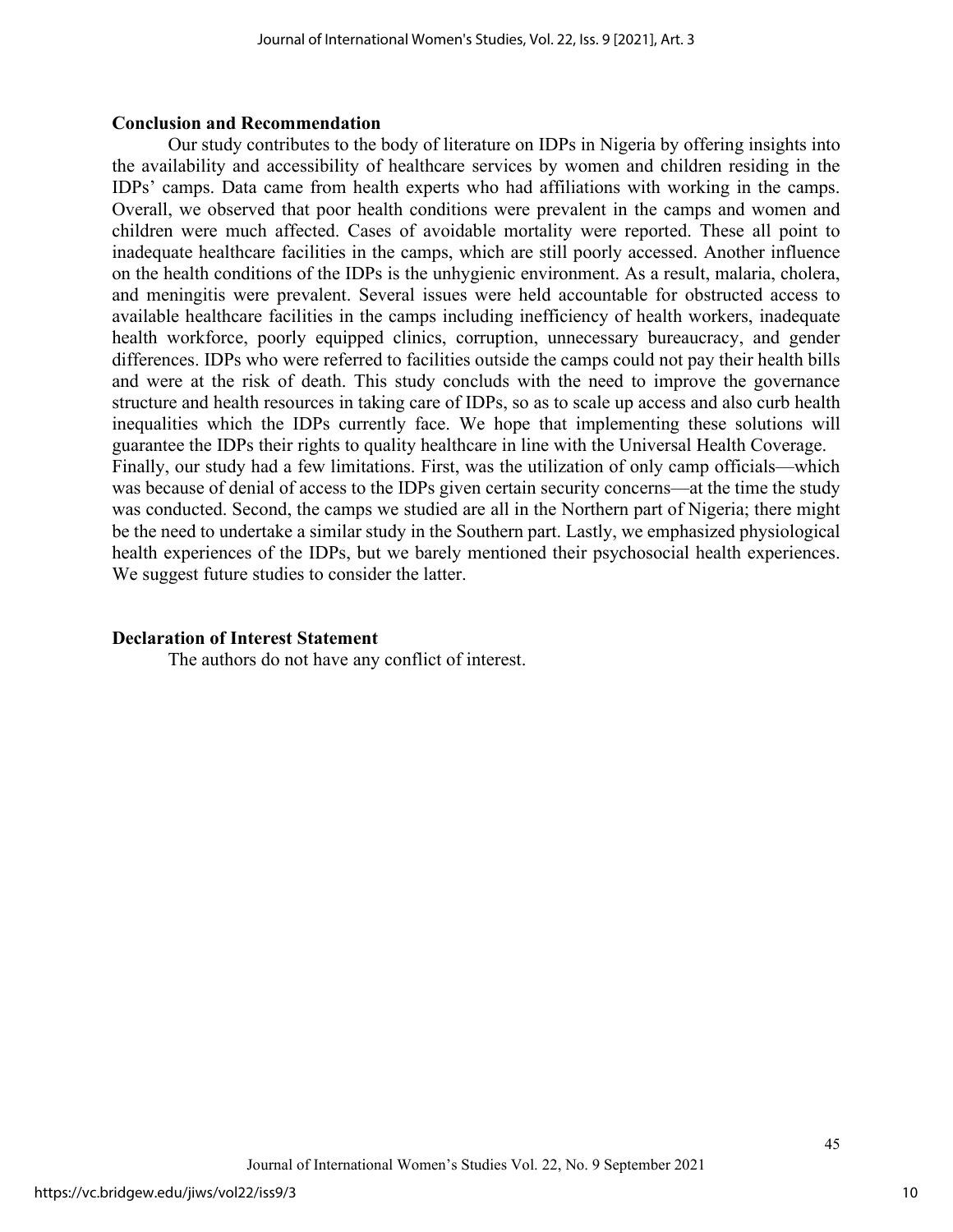## **References**

- Acheson, D. (1998). *Independent inquiry into inequalities in health*: *The Acheson Report*. London: TSO.
- African Union Commission [AUC] (2015). *Agenda 2063: The Africa we want*. Addis Ababa: AUC
- Akuto, G. (2017). Challenges of Internally Displaced Persons (IDPs) in Nigeria: Implications for counselling and the role of key stakeholders. *International Journal of Innovative Psychology and Social Development,* 5(2), pp. 21 – 27
- Amnesty International. (2018). *Dozens killed as military launches air attacks on villages beset by spiraling communal violence*. Available at: [https://www.amnesty.org/en/latest/news](https://www.amnesty.org/en/latest/news%20/2018/01/nigeria-dozens-killed-as-military-launches-air-attacks-on-villages-beset-by-spiralling-communal-violence/)  [/2018/01/nigeria-dozens-killed-as-military-launches-air-attacks-on-villages-beset-by](https://www.amnesty.org/en/latest/news%20/2018/01/nigeria-dozens-killed-as-military-launches-air-attacks-on-villages-beset-by-spiralling-communal-violence/)[spiralling-communal-violence/.](https://www.amnesty.org/en/latest/news%20/2018/01/nigeria-dozens-killed-as-military-launches-air-attacks-on-villages-beset-by-spiralling-communal-violence/)
- Black, D., Morris, J. N., Smith, C., & Townsend, P. (1980). *The Black report: Inequalities in health.* London: Penguin.
- Ensor, T., & Cooper, S. (2004). *Overcoming barriers to health services access and influencing the demand side through purchasing*. Washington, DC: The international bank for reconstruction and development.
- Eweka, O., & Olusegun, T. O. (2016). Management of internally displaced persons in Africa: comparing Nigeria and Cameroun. *African Research Review,* 10(1), pp. 193-210.
- Federal Ministry of Health [FMoH]. (2012). *Malaria advocacy brief for policy*. Abuja: Federal Ministry of Health.
- Frost, L., & Reich, M. (2008). *Access: How do good heath technologies get to poor people in poor countries*? Cambridge: Massachusetts, Harvard Centre for Population and Development studies.
- Getanda, E. M., Ppadopoulos, C., & Evans, H. (2015). The mental health, quality of life and life satisfaction of internally displaced persons living in Nakuru County. Kenya. *BMC Public Health,* 6(15), p. 755.
- Human Rights Watch (2016). *Nigeria: Officials abusing displaced women, girls.* Available at: [https://www.hrw.org/news/2016/10/31/nigeria-officials-abusing-displaced-women-girls.](https://www.hrw.org/news/2016/10/31/nigeria-officials-abusing-displaced-women-girls)
- IDMC (2017a). *Global report on internal displacement.* Available at: http://www.internaldisplacement.org/global-report/grid2017/.
- Internal Displacement Monitoring Centre [IDMC]. (2017b). *Internal displacement updates.*  Available at: http://www.internal-displacement.org/countries/nigeria/.
- Jalili M., O., & Olanrewaju, S. O. (2016). Realities in IDPs camps in Nigeria. *Global Journal of Human Sciences,* 16(4), pp. 1-7.
- Kim, G., Torbay, R., & Lawry, L. (2007). Basic health, women's health and mental health among internally displaced persons in Nyala Province, South Darfur, Sudan. *American Journal of Public Health,* 97(2), pp. 353-361.
- Krieger, N. (2001). Theories for social epidemiology in the 21st Century: An ecosocial perspective. *International Journal of Epidemiology,* 30(1), pp. 668–77.
- Marmot, M., Atkinson, T., Bell, J., Black, C., Broadfoot, P… & Cumberlege, J. (2010). *Fair society, healthy lives.* London: The Marmot Review.
- McCartney, G., Collings, C., & Mackenzie, M. (2013). What (or who) causes health inequalities: Theories, evidence and implications. *Health Policy,* 113(2013), pp. 221 – 227.
- Mooney, E. (2005). The concept of internal displacement and the case for internally displaced persons as a category of concern. *Refugee Survey Quarterly,* 24(3)*,* pp. 9-26.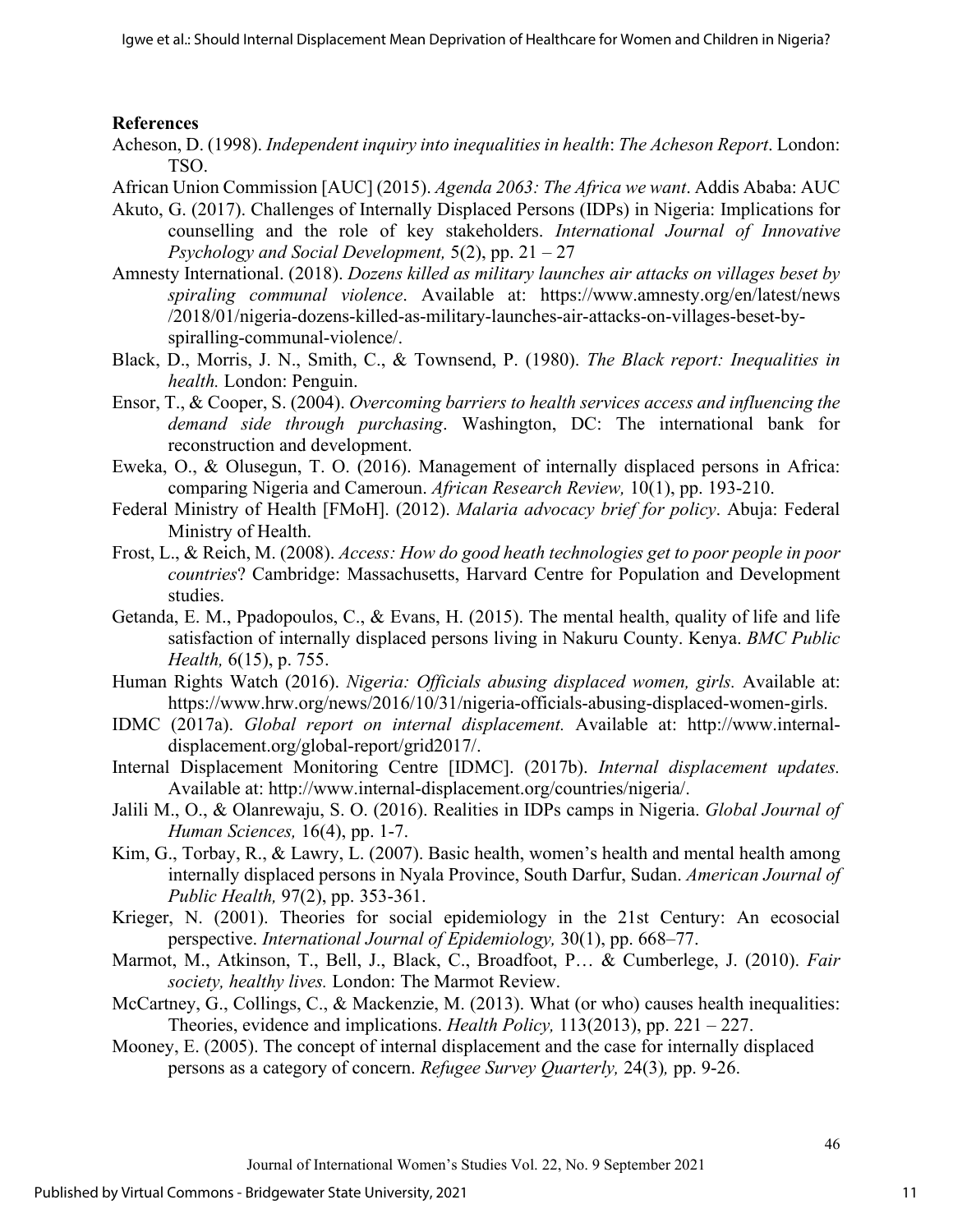- News Agency of Nigeria (2018). *IDPs lament poor conditions, NEMA says camp illegal*. Available at: [https://www.pulse.ng/news/local/borno-idps-lament-poor-conditions-nema](https://www.pulse.ng/news/local/borno-idps-lament-poor-conditions-nema-says-camp-illegal-id8504727.html)[says-camp-illegal-id8504727.html.](https://www.pulse.ng/news/local/borno-idps-lament-poor-conditions-nema-says-camp-illegal-id8504727.html)
- NOI-Polls (2016). *Most IDPs suffer from lack of food, portable water and healthcare.* Available at: [http://www.noi-polls.com/root/index.php?pid=403andparentid=14andptid=1.](http://www.noi-polls.com/root/index.php?pid=403&parentid=14&ptid=1)
- Norwegian Refugee Council (2015). *Global overview 2015: people internally displaced by conflicts and violence.* Available at: http://www.internaldisplacement.org/publications/global-overview-2015-people-internally-displaced-byconflict-and-violence.
- NPC., & ICF Macro. (2014). *Final report: Nigerian demographic and health survey.* Abuja: NPC.
- Odu, O. (2017). *Nigeria has 3rd highest 'Internally Displaced Persons' after Syria, Iraq.*  Available at: http://www.nigerianmonitor.com/nigeria-has-3rd-highest-internallydisplaced-persons-after-syria-iraq-nhrc/.
- Oduwale, T. A., & Fadeyi, A. O. (2013). Issues of refugees and displaced persons in Nigeria. *Journal of Sociological Research,* 4(1), pp. 1 – 18.
- Olanrewaju, F. O., Omotoso, F., & Alabi, O. (2018a). Datasets on the challenges of forced displacement and coping strategies among displaced women in selected Internally Displaced Persons' (IDPs) camps in Nigeria. *Data in Brief,* 20(2018), 152-158.
- Olanrewaju, F. O., Omotoso, F., & Alabi, O. (2018b). Boko Haram insurgency and the management of internally displaced women in Nigeria: A situational analysis. *African Population Studies,* 32(1), 4022-4033.
- Olanrewaju, F. O., Olanrewaju, A., Omotoso, F., Alabi, J., Amoo, E., Loromeke, E., & Ajayi, L. (2019). Insurgency and the invisible displaced population in Nigeria: A situational analysis. *Sage Open,* 1-12, DOI: 10.1177/21582440198462*.*
- Olowolagba, F. (2018, February 10). Shehu Sani laments poor condition of IDPs in northern Nigeria. *Daily Post.* Available at: http:// http://dailypost.ng/2018/02/10/shehu-sanilaments-poor-condition-idps-northern-nigeria/.
- Onwujekwe, O., Agwu, P., Orjiakor, C., Mbachu, C., Hutchinson, E., Odii, A., Obi, U., Ogbozor, A., Ichoku, H., Mckee, M., & Balabanova, D. (2018). *Corruption in the health sector in Anglophone West Africa: Common forms of corruption and mitigation strategies*. Retrieved from https://ace.soas.ac.uk/wp-content/uploads/2018/09/Corruption-in-thehealth-sector-in-Anglophone-W-Africa\_ACE-Working-Paper-005.pdf.
- Onwujekwe, O., Agwu, P., Orjiakor, C., McKee, M., Hutchinson, E., Mbachu, C., Odii, A., Ogbozor, P., Obi, U., Ichoku, H., & Balabanova, D. (2019). A systematic review of the types of corruption in health sectors in Anglophone West Africa and the factors that drive them. *Health Policy and Planning,* 34(7), 529-543.
- Onwujekwe, O., Orjiakor, T., Hutchinson, E., McKee, M., Agwu, P., Mbachu, C., Ogbozor, P., Obi, U., Odii, A., Ichoku, H., & Balabanova, D (2020). Where do we start? Building consensus on drivers of health sector corruption in Nigeria and ways to address it. *International Journal of Health Policy and Management,* 10.15171/ijhpm.2019.128.
- Owoaje, E. T., Uchendu, O. C., Ajayi, T. O., & Cadmus, E. O. (2016). A review of health problems of the internally displaced persons in Africa. *Niger Postgrad Medical Journal,*  23(4)*,* pp. 161-171.
- UN Habitat (2015). *Informal settlements.* Available at: https://unhabitat.org/wpcontent/uploads/2015/04/Habitat-III-Issue-Paper-22\_Informal-Settlements.pdf